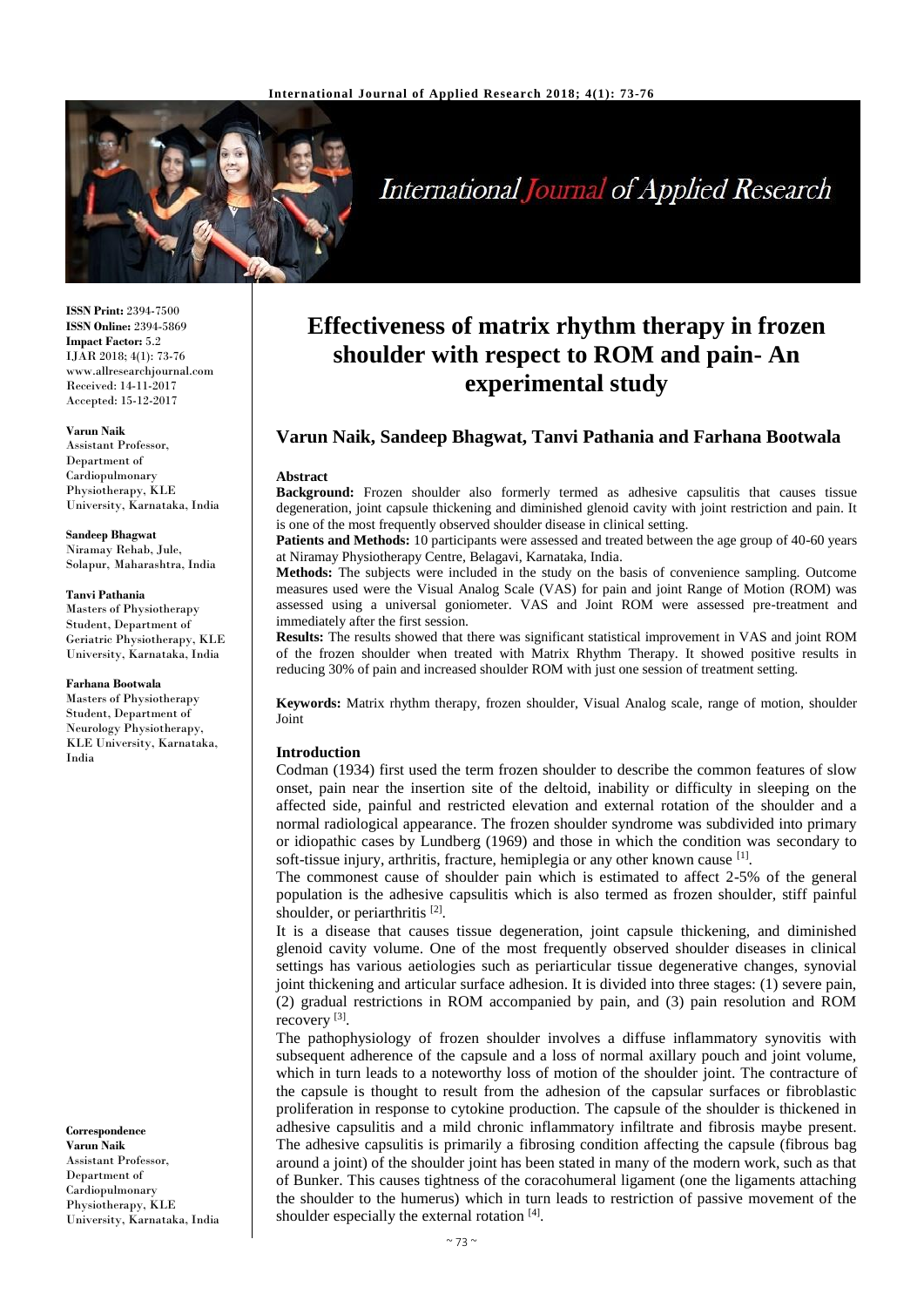Matrix Rhythm Therapy (MRT) is a new encroachment which uses the concept of vibromassage in special education and rehabilitation centres; sports clubs; and neurologic, orthopaedic, physical therapy and rehabilitation centres [5]. Matrix Rhythm Therapy was postulated by Dr. Ulrich G. Randoll which works on the principle of that all tissues in

the body vibrate/oscillate with a frequency of 8 to 12 Hz (on the same frequency range as the alpha rhythm of the brain) which maintains the normal physiologic function of the body and any disturbance such as injury, inflammation, trauma interrupts the rhythm which causes further loss of function and pain in the body  $[6, 7]$ .

Matrix Rhythm Therapy restores the good tissue resonance. The lifting action produced by the oscillator as a horizontal micro extension movement is transferred to the inner organs, tissues and bones. There is clearance of the extra cellular matrix (entrainment) as the neural  $\alpha$ -γ is normalized and the venous and lymphatic flow of the entire area of improved micro circulation is accelerated [8].

The primary objective of this study is to assess the effectiveness of matrix rhythm therapy on frozen shoulder with respect to pain and ROM.

## **Materials and Methods**

This study was a pre post experimental trial. A total number of participants participated in this study was  $10$  (n=10). The purpose of the study was explained to the participants in their vernacular language and a written informed consent was obtained from all the subjects. Subjects were included in the study if they met the following inclusion criteria: 1) Male participants clinically diagnosed with Frozen Shoulder. 2) Symptoms related to frozen shoulder  $> 3$ months. 3) Age group between  $40 - 60$  years, and participants willing to participate in the study. Exclusion criteria were 1) Diabetes Mellitus 2) Post operated cases at shoulder. 3) Allergic skin conditions. Subjects belonged to Niramay Physiotherapy centre, Karnataka.

## **Outcome Measures**

Pain Intensity was measured by Visual Analog Scale (VAS). A scale of 10 cm to evaluate intensity of pain where 0 represents no pain and 10 represent unbearable pain. Universal goniometer was used to measure shoulder joint ROM. Outcome measures was assessed Pre - Post immediately after the first treatment session.



**Fig 1:** Matrix Rhythm Therapy

#### **Intervention**

Subject was lying down on the couch comfortably as instructed by the therapist. The area to be treated (around the deltoid, pectorals, trapezius, scapula pectorals and axilla) was exposed and powder was applied over it in order to avoid the friction caused by the MaRhyThe probe. The application of MaRhyThe was longitudinal stroking by pushing the probe of the device into the soft tissues. The application was over entire muscle length including shoulder joint line, axilla and scapula each Session lasted for 60 to 75 min.

### **Results**

| <b>Variables</b> | Min    | <b>Max</b> | Range | Mean   | <b>SD</b> | <b>SE</b> |
|------------------|--------|------------|-------|--------|-----------|-----------|
| Age $(yr's)$     | 42.00  | 68.00      | 26.00 | 52.90  | 7.78      | 2.46      |
| Height           | 158.00 | 182.00     | 24.00 | 170.30 | 7.75      | 2.45      |
| Weight<br>(kg)   | 55.00  | 65.00      | 10.00 | 59.90  | 2.81      | 0.89      |
| <b>BMI</b>       | 18.30  | 23.20      | 4.90  | 20.72  | 1.56      | 0.49      |

**Table 1:** Age distribution and Anthropometric Variables.

#### **Table 2:** Normality of all values.

| <b>Variables</b>         | Z-value | p-value |
|--------------------------|---------|---------|
| V.A.S.                   | 0.6340  | 0.8170  |
| Flexion                  | 0.5790  | 0.8900  |
| Abduction                | 0.6240  | 0.8310  |
| Internal rotation        | 0.3900  | 0.9980  |
| <b>External rotation</b> | 0.7480  | 0.6310  |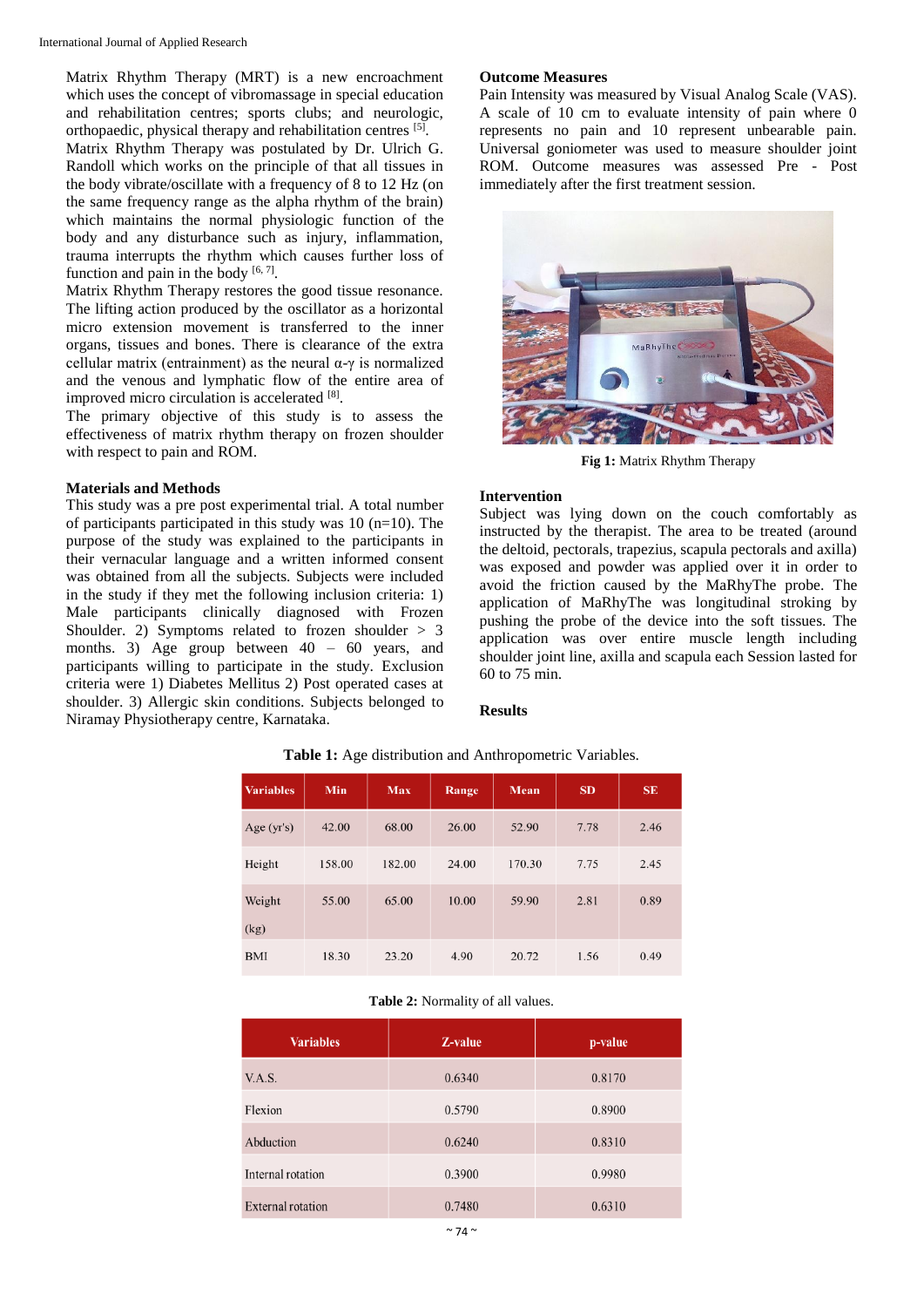| <b>Time</b> | Mean | Std.Dv. | <b>Mean</b><br>Diff. | SD Diff. | % of<br>change | Z-value | p-value   |
|-------------|------|---------|----------------------|----------|----------------|---------|-----------|
| Pretest     | 6.04 | 0.85    |                      | 1.02     | 30.79          | 2.8031  | $0.0051*$ |
| Posttest    | 4.18 | 0.95    | 1.86                 |          |                |         |           |

**Table 4:** Comparison of Pre and Post Flexion, Abduction, Internal Rotation and External Rotation Scores by Wilcoxon Matched Pairs Test

| <b>Variables</b>     | Time     | <b>Mean</b> | Std.Dv. | <b>Mean</b><br>Diff. | <b>SD</b><br>Diff. | % of<br>change | $Z-$<br>value | p-value   |
|----------------------|----------|-------------|---------|----------------------|--------------------|----------------|---------------|-----------|
| Flexion              | Pretest  | 119.60      | 14.20   | $-30.30$             | 11.62              | $-25.33$       | 2.8032        | $0.0051*$ |
|                      | Posttest | 149.90      | 8.36    |                      |                    |                |               |           |
| Abduction            | Pretest  | 87.60       | 12.32   | $-16.70$             | 6.20               | $-19.06$       | 2.8031        | $0.0051*$ |
|                      | Posttest | 104.30      | 7.36    |                      |                    |                |               |           |
| Internal<br>rotation | Pretest  | 18.30       | 7.53    | $-4.70$              | 2.83               | $-25.68$       | 2.6656        | $0.0077*$ |
|                      | Posttest | 23.00       | 8.54    |                      |                    |                |               |           |
| External<br>rotation | Pretest  | 15.30       | 8.03    | $-4.60$              | 2.50               | $-30.07$       | 2.8033        | $0.0051*$ |
|                      | Posttest | 19.90       | 8.96    |                      |                    |                |               |           |

#### **Discussion**

The results of this study indicate that matrix rhythm therapy performed into joint resistance, when compared with a conventional treatment, is effective in increasing the range of shoulder movement. (Tables 1-4)

A study conducted to compare the effects of massage and matrix rhythm therapy on the peripheral blood circulation on the hamstring and triceps surae muscle of left lower extremity in young females and the result concluded that Matrix rhythm therapy had significant increased peripheral blood flow [5].

Matrix Rhythm Therapy allows the cell metabolism of the tissue to be reactivated with depth-effective rhythmical micro-extensions and the contracted areas of the musculature will be inductively relaxed (circulation > oxygen >  $ATP$  > dissolution of the tension) [7].

Matrix Rhythm Therapy helps in releasing the blocked neuromuscular processes and restores the sympathovagal balance, so that – in the language of Vedas – the embodied spirit is made to become one again with the Universal spirit <sup>[9]</sup>.

A study was conducted comparing three different physiotherapy modalities like ultrasound, laser therapy and matrix rhythm therapy used in treatment of burns. Active and passive ROM was significantly improved in the ultrasound and matrix rhythm therapy than the laser therapy. In the matrix rhythm therapy group there was an increase in the passive ROM which could be a result of microstretching characteristic of the treatment on the scar tissue. The pressure sense was measured pre and post treatment and optimistic results were found in the MRT group than in the laser therapy group. The study showed that MRT had positive effect on sensory function. It could be due to rebalances the cellular micro-processes upon which cell regeneration and cellular healing depend. The result in the current study showed significant increase in the muscle force only in the MRT group which suggests that MRT is more effective in restoring muscular strength when compared to other treatment modalities [10].

MaRhyThe is known to promote the normal Physiologic logistics at the inter and extracellular level by maintaining the normal pH of the tissues by micro mobilization using the applicator.

There are proven evidences that promote improved micro circulation within the tissues which gives the basis of enhanced removal of metabolic waste products, reduction in oedema and improving extensibility of soft tissues.

MaRhyThe has showed positive results in term of muscle relaxation and lightness in the treated part.

#### **Limitations**

Muscle soreness was one of the limitations which can be seen post MaRhyThe session as the session duration is 60 to 75 min.

Female subjects are not included in the present study.